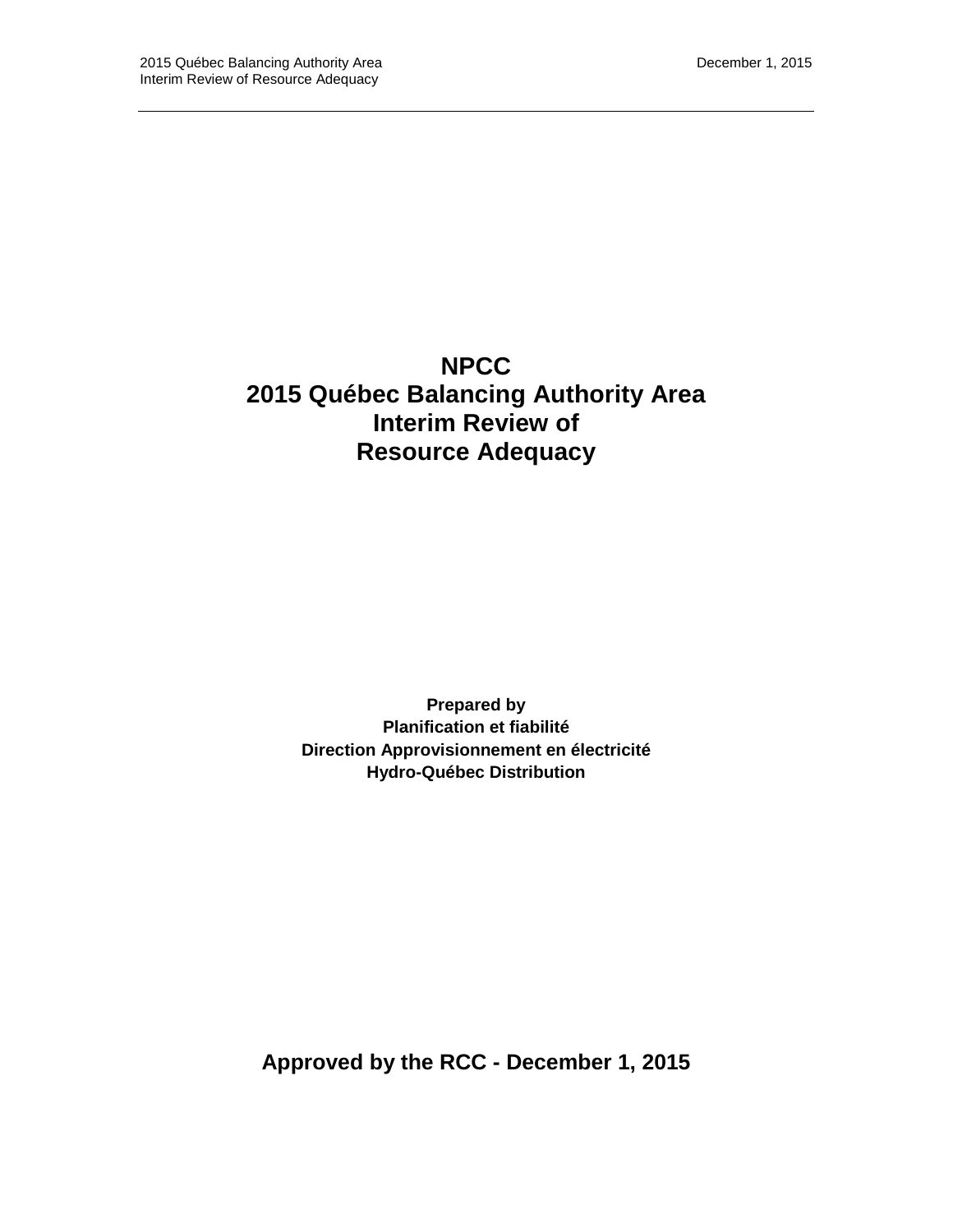This page intentionally left blank.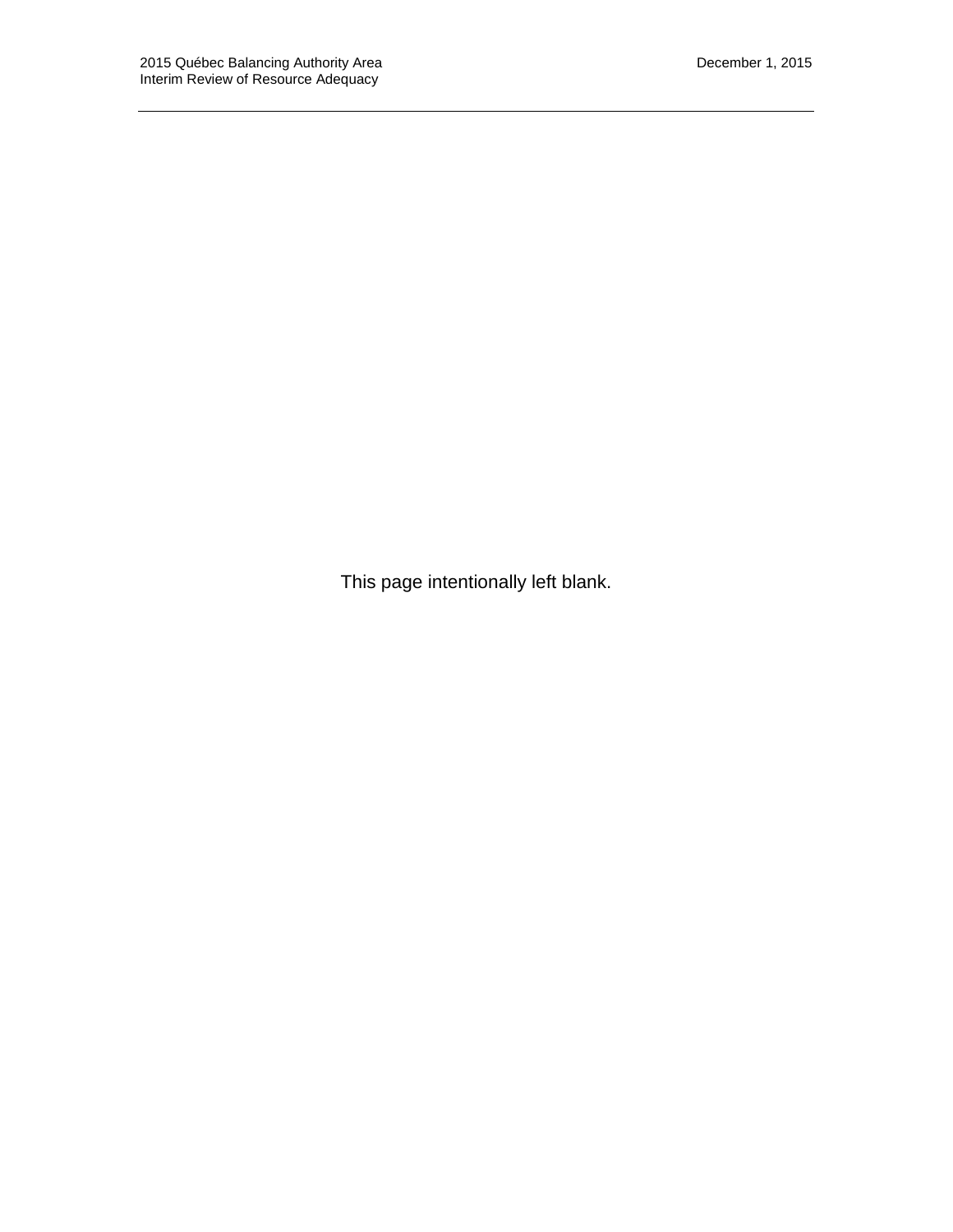### **1. EXECUTIVE SUMMARY**

The Québec Balancing Authority Area submits this assessment of resource adequacy to comply with the Reliability Assessment Program established by the Northeast Power Coordinating Council (NPCC). The guidelines for the review are specified in Appendix D of the NPCC Regional Reliability Reference Directory #1, "Guidelines for Area Review of Resource Adequacy" (Adopted in December 1, 2009).

This 2015 Interim Review of Resource Adequacy covers the study period from winter 2015-2016 through winter 2018-2019. Changes in assumptions since the last Comprehensive Review, and the impact of these changes on the overall reliability of the Québec electricity system, are highlighted therein.

The internal demand forecast has been revised slightly downward since the last Comprehensive Review due mainly to a decrease in the expected load from the industrial sector. Planned resources have been generally revised upward due to higher firm capacity import in 2015-2016 and 2016-2017 and the restarting, for peaking purposes, of TransCanada Energy power plant for winter 2018-2019.

Results of this Interim Review show that the loss of load expectation (LOLE) for the Québec area is below the NPCC reliability criterion of not more than 0.1 day per year for all years of this assessment under the base case scenario. Under the high case scenario of demand forecast, the area would need additional capacity for the winter 2016-2017 and 2017-2018.

| <b>Winter</b><br><b>Peak</b> | <b>Base case scenario</b><br>(days / year) | <b>High case scenario</b><br>(days / year) |
|------------------------------|--------------------------------------------|--------------------------------------------|
| 2015-2016                    | 0.049                                      | 0.078                                      |
| 2016-2017                    | 0.069                                      | 0.129                                      |
| 2017-2018                    | 0.070                                      | 0.173                                      |
| 2018-2019                    | 0.051                                      | 0.082                                      |

#### **Table 1 - Summary of LOLE Results**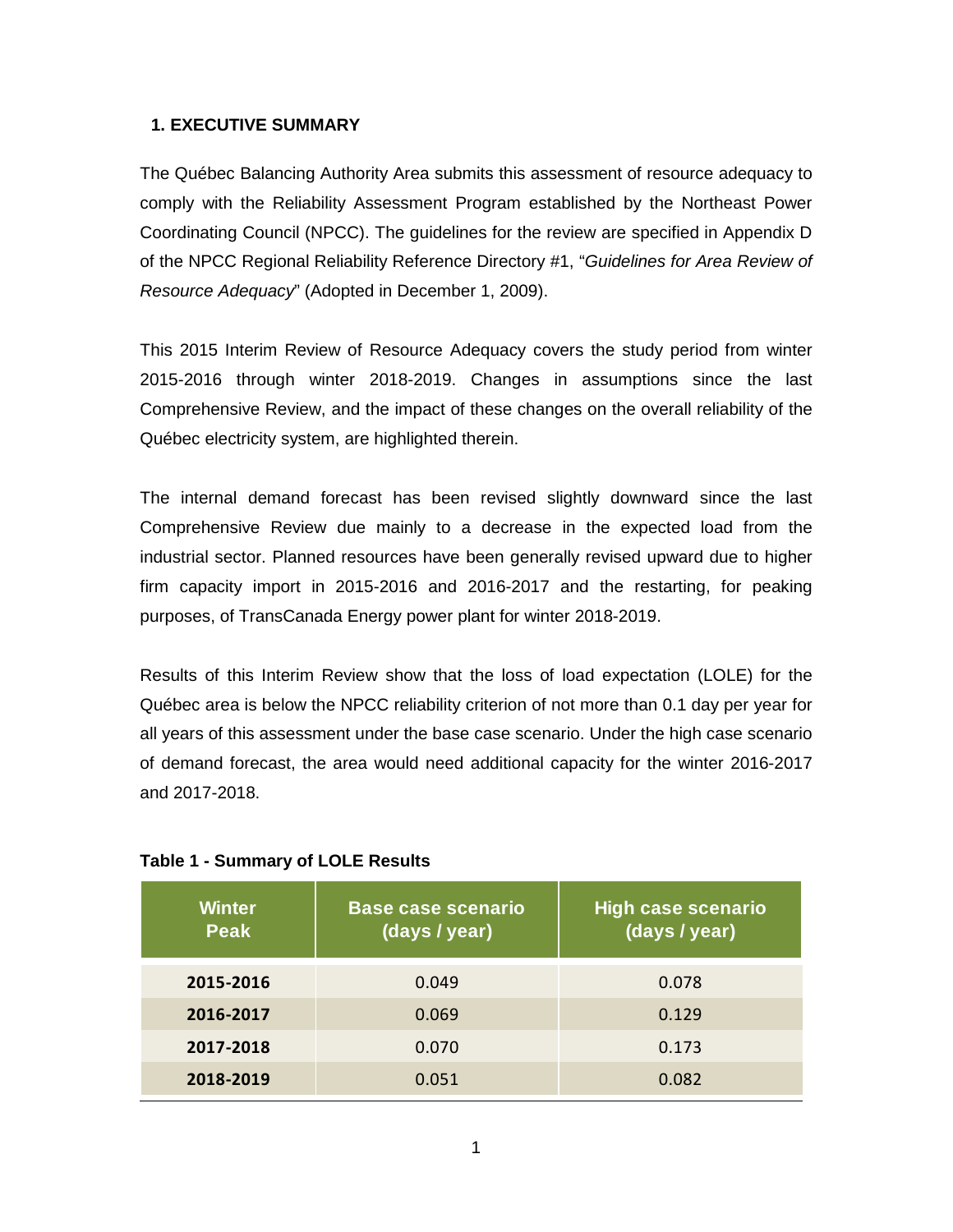### **2. INTRODUCTION**

This 2015 Interim Review is the first update of the 2014 Québec Balancing Authority Area Comprehensive Review of Resource Adequacy approved by the Reliability Coordinating Committee (RCC) in December 2014. This review covers the period from November 2015 through October 2019. The Québec Area is a winter peaking area with the peak load occurring generally in January. Major assumptions of this review are consistent with the second Progress Report of the Hydro-Québec Distribution (HQD) 2014-2023 Supply Plan, which will be filed with the Québec Energy Board on November  $1^{\text{st}}$ , 2015<sup>1</sup>.

### **3. ASSUMPTION CHANGES**

 $\overline{1}$ 

#### **3.1 Base Case Demand Forecast**

The Québec area's peak load forecast over the period of this review has slightly decreased in comparison to the load forecast presented in the 2014 Comprehensive Review. This reduction in the load is mainly attributed to a decrease in the expected demand from the industrial sector. Table 2 below compares the peak load forecast between the two reviews.

|  |  |  |  |  | Table 2 - Base Case Load Forecast Comparison (MW) |  |
|--|--|--|--|--|---------------------------------------------------|--|
|--|--|--|--|--|---------------------------------------------------|--|

| <b>Base case Scenario</b>  |                               |                                               |                   |  |  |  |
|----------------------------|-------------------------------|-----------------------------------------------|-------------------|--|--|--|
| <b>Winter</b><br>Peak      | 2015<br><b>Interim Review</b> | 2014<br><b>Comprehensive</b><br><b>Review</b> | <b>Difference</b> |  |  |  |
| 2015-2016                  | 39,220                        | 39,451                                        | $-231$            |  |  |  |
| 2016-2017                  | 39,715                        | 39,791                                        | $-76$             |  |  |  |
| 2017-2018                  | 39,707                        | 39,789                                        | $-81$             |  |  |  |
| 2018-2019                  | 39,482                        | 39,489                                        | -8                |  |  |  |
| <b>Average Growth Rate</b> | 0.2%                          | 0.0%                                          |                   |  |  |  |

<sup>&</sup>lt;sup>1</sup>http://www.regie-energie.qc.ca/audiences/TermElecDistrPlansAppro\_Suivis.html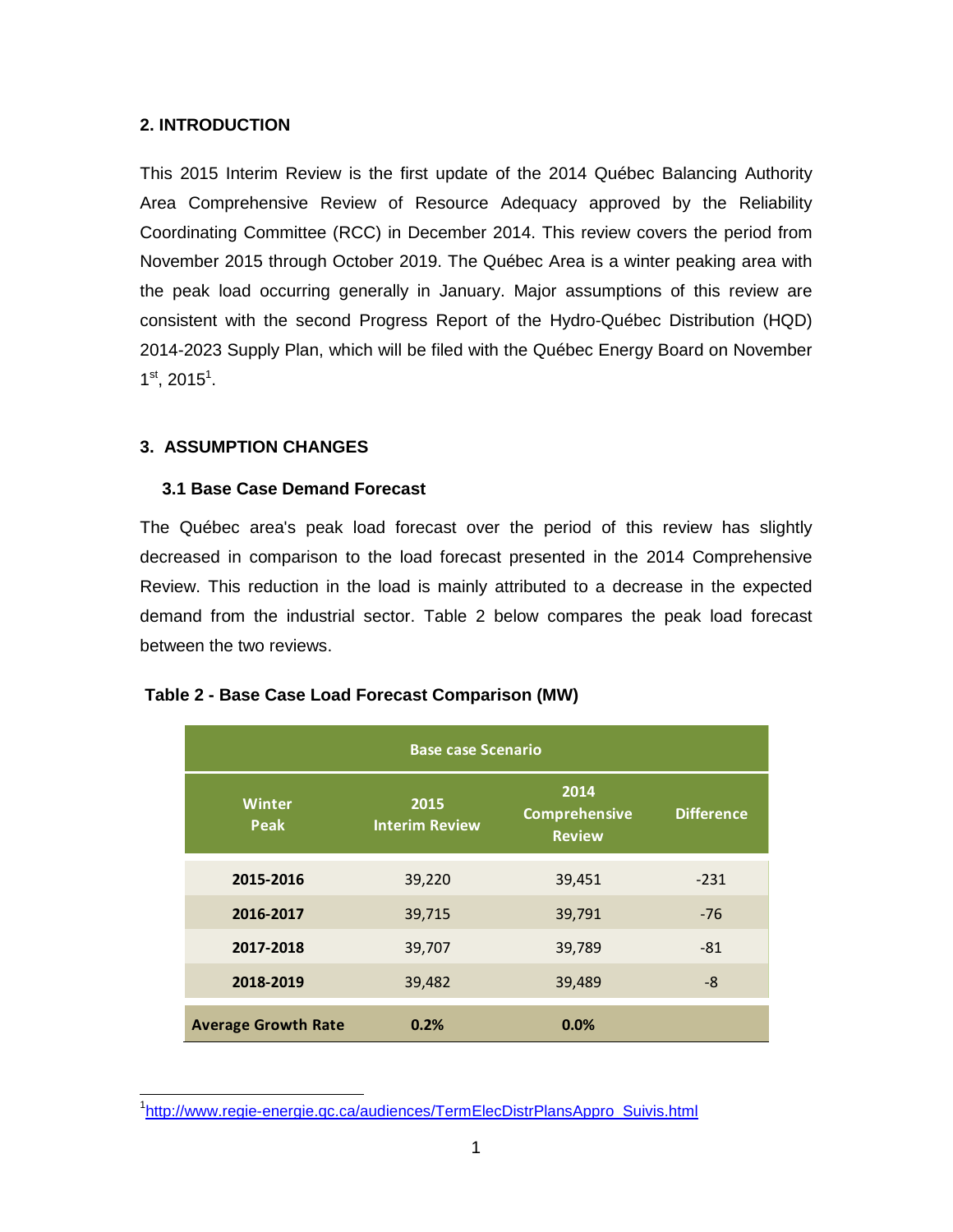### **3.1.1 Load Forecast Uncertainty**

Load forecast uncertainty is derived from the load sensitivity to weather conditions and the variation of economic and demographic variables affecting the load forecast. In this review, load forecast uncertainty has been revised upward in comparison to what was used in the last Comprehensive Review. This change reflects mostly the revision of economic uncertainty.

| <b>Review of Resource Adequacy</b> | <b>Current year</b> | $+1$ year | +2 years | +3 years |
|------------------------------------|---------------------|-----------|----------|----------|
| <b>2015 Interim Review</b>         | 4.30%               | 4.55%     | 4.68%    | 4.86%    |
| 2014 Comprehensive Review          | 4.20%               | 4.48%     | 4.65%    | 4.84%    |
| <b>Difference</b>                  | 0.10%               | 0.07%     | 0.03%    | 0.02%    |

### **Table 3 - Load Forecast Uncertainty between the two Reviews**

### **3.2 High Case Demand Forecast**

The high case load forecast levels presented in Table 4 have a 10% probability of being exceeded (about 1.3 standard deviations of economic uncertainty over the base case load forecast levels). When simulating LOLE for the high case scenario, the load forecast uncertainty is limited to weather conditions.

# **Table 4 - High Case Load Forecast Comparison (MW)**

| <b>High case Scenario</b>  |                               |                                               |                   |  |  |  |
|----------------------------|-------------------------------|-----------------------------------------------|-------------------|--|--|--|
| Winter<br><b>Peak</b>      | 2015<br><b>Interim Review</b> | 2014<br><b>Comprehensive</b><br><b>Review</b> | <b>Difference</b> |  |  |  |
| 2015-2016                  | 40,231                        | 40,491                                        | $-261$            |  |  |  |
| 2016-2017                  | 40,815                        | 41,011                                        | $-196$            |  |  |  |
| 2017-2018                  | 40,901                        | 41,170                                        | $-269$            |  |  |  |
| 2018-2019                  | 40,807                        | 41,118                                        | $-311$            |  |  |  |
| <b>Average Growth Rate</b> | 0.5%                          | 0.5%                                          |                   |  |  |  |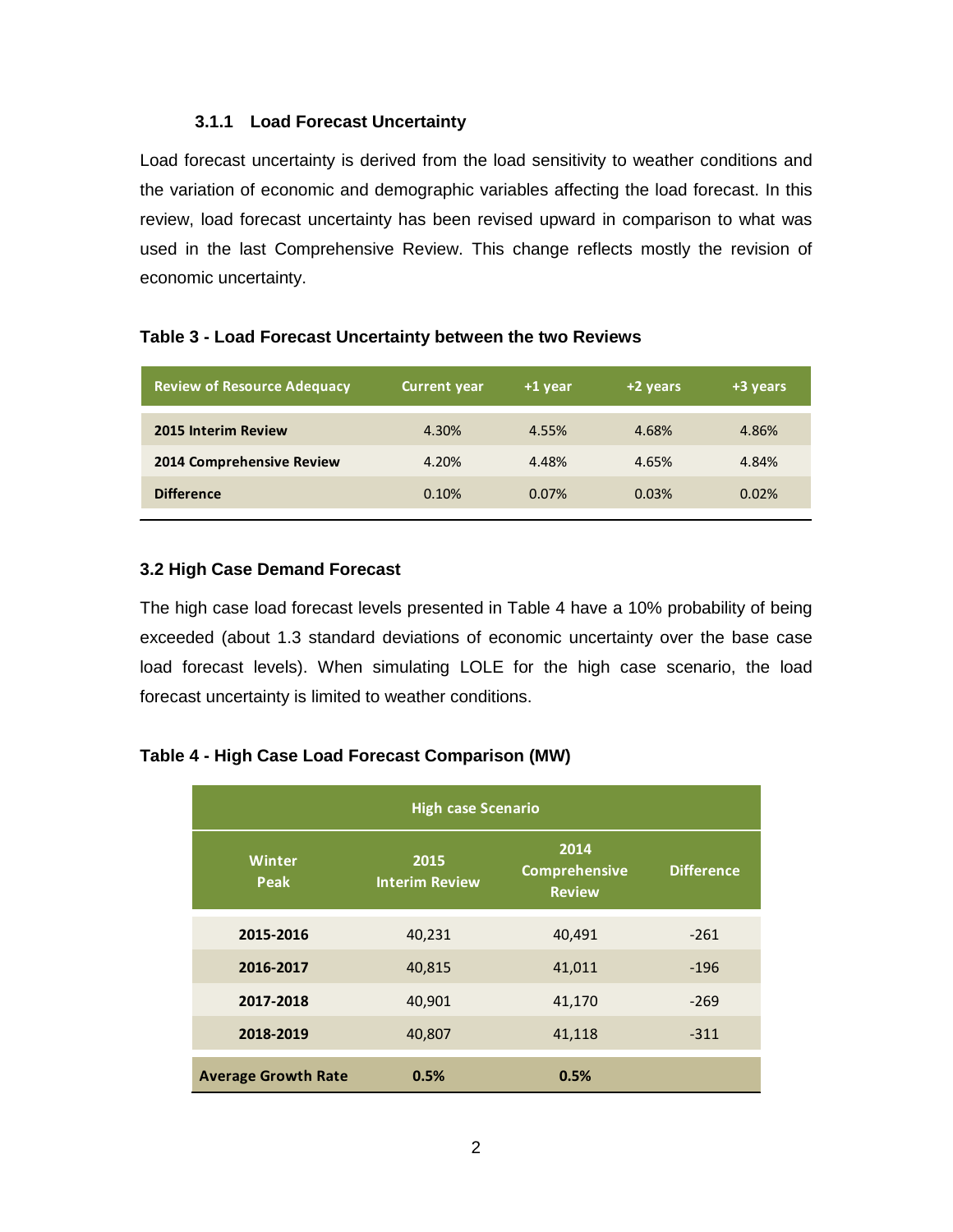### **3.3 PLANNED RESOURCES**

In this review, planned resources are consistent with the most recent updates of available capacity data in the area. The differences in planned resources since the 2014 Comprehensive review are mainly explained by:

- Higher firm capacity import due to a new capacity sharing agreement between Québec and Ontario (500 MW for winter 2015-2016 and 2016-2017);
- The restarting, for peaking purposes, of the mothballed natural gas unit operated by TransCanada Energy (570 MW for winter 2018-2019);
- The reduction of expected interruptible load (about -150 MW for winter 2016- 2017 through winter 2018-2019);

| <b>Winter</b><br><b>Peak</b> | 2015 Interim<br><b>Review</b> | 2014 Comprehensive<br><b>Review</b> | <b>Difference</b> |
|------------------------------|-------------------------------|-------------------------------------|-------------------|
| 2015-2016                    | 44,817                        | 44,375                              | 442               |
| 2016-2017                    | 45,062                        | 44,710                              | 352               |
| 2017-2018                    | 45,065                        | 45,169                              | $-104$            |
| 2018-2019                    | 45,674                        | 45,268                              | 406               |

#### **Table 4 - Planned Resources Comparison (MW)**

#### **3.4 TRANSMISSION AND INTERFACE LIMITS**

Internal transfer capability assumptions are identical to those presented in the 2014 Comprehensive Review.

Table 5 presents the internal interface limits in MW.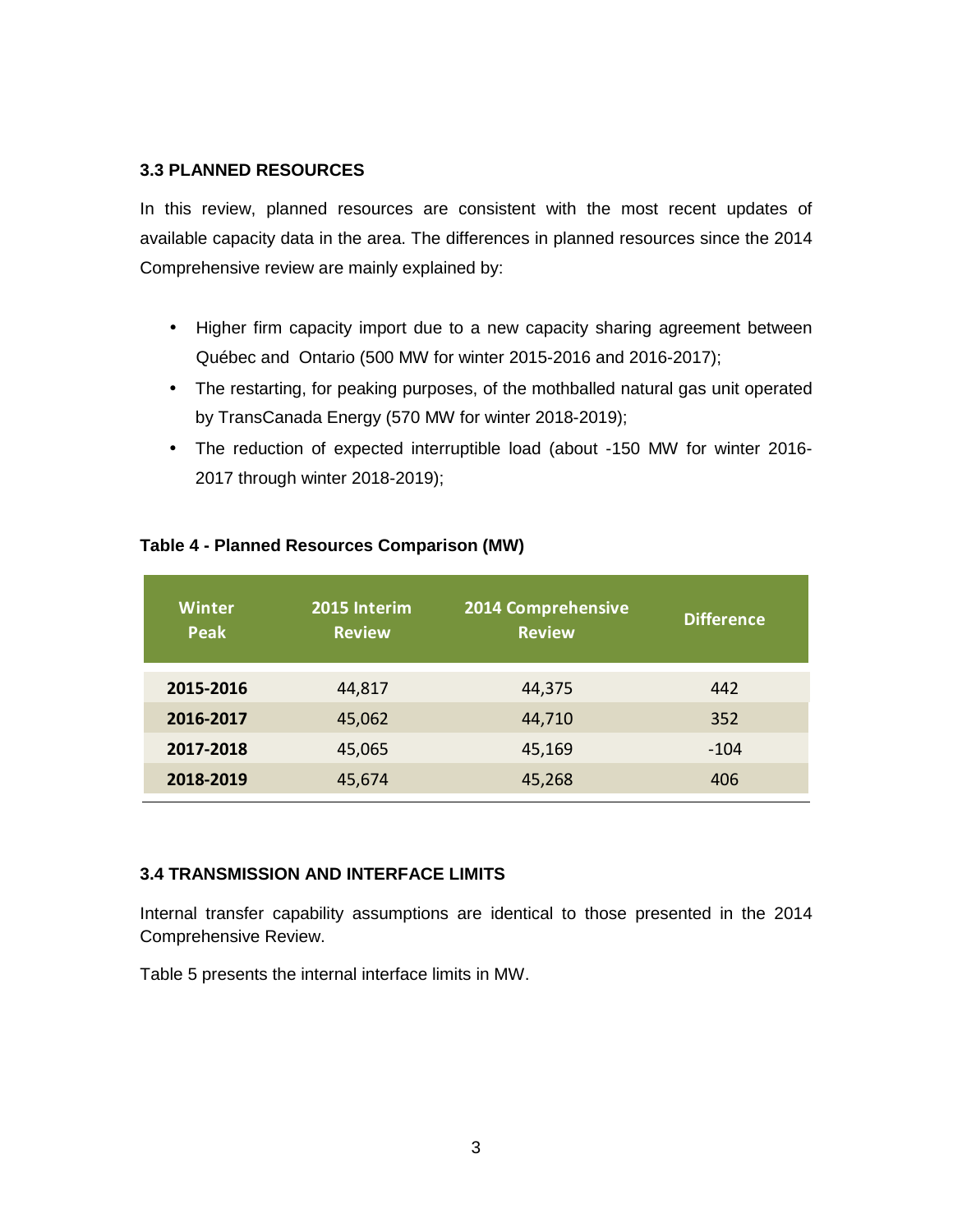| Table 5 - Internal Interface Limits (MW) |  |  |  |  |  |
|------------------------------------------|--|--|--|--|--|
|------------------------------------------|--|--|--|--|--|

| Sub area               |                    | <b>2015 Interim Review</b>    |                               |  |
|------------------------|--------------------|-------------------------------|-------------------------------|--|
| <b>From</b>            | <b>To</b>          | 2015-16 winter peak<br>period | 2018-19 winter peak<br>period |  |
| <b>Churchill Falls</b> | <b>Manicouagan</b> | 5,200                         | 5,200                         |  |
| Manicouagan            | Québec Centre      | 12,500                        | 13,200                        |  |
| Québec Centre          | Montréal           | 21,800                        | 23,200                        |  |
| <b>Baie James</b>      | Québec Centre      | 15,000                        | 15,000                        |  |
| <b>Baie James</b>      | Nicolet (CC)       | 2,250                         | 2,250                         |  |
| Nicolet (CC)           | Montréal           | 2,138                         | 2,138                         |  |

### **4. LOLE RESULTS**

# **4.1 Base Case Demand Scenario**

Results shown in Table 6 indicate that the Québec Area will meet the NPCC resource adequacy criterion that requires a loss of load expectation value not more than one day per ten years or 0.1 day per year for all the years covered by this review. In comparison to the LOLE values of the 2014 Comprehensive Review, these LOLE values are lower mostly due to load forecast decrease and higher planned resources.

|                              | <b>Planned Reserve</b><br>(MW)          |                                        |                                         |                                        |  | <b>LOLE</b><br>(Day / year) |
|------------------------------|-----------------------------------------|----------------------------------------|-----------------------------------------|----------------------------------------|--|-----------------------------|
| <b>Winter</b><br><b>Peak</b> | 2015<br><b>Interim</b><br><b>Review</b> | 2014<br>Comprehensive<br><b>Review</b> | 2015<br><b>Interim</b><br><b>Review</b> | 2014<br>Comprehensive<br><b>Review</b> |  |                             |
| 2015 / 2016                  | 5,597                                   | 4,924                                  | 0.049                                   | 0.074                                  |  |                             |
| 2016 / 2017                  | 5,347                                   | 4,918                                  | 0.069                                   | 0.086                                  |  |                             |
| 2017 / 2018                  | 5,358                                   | 5,380                                  | 0.070                                   | 0.071                                  |  |                             |
| 2018 / 2019                  | 6,193                                   | 5,779                                  | 0.051                                   | 0.068                                  |  |                             |

# **Table 6 - Planned Reserve and LOLE Results**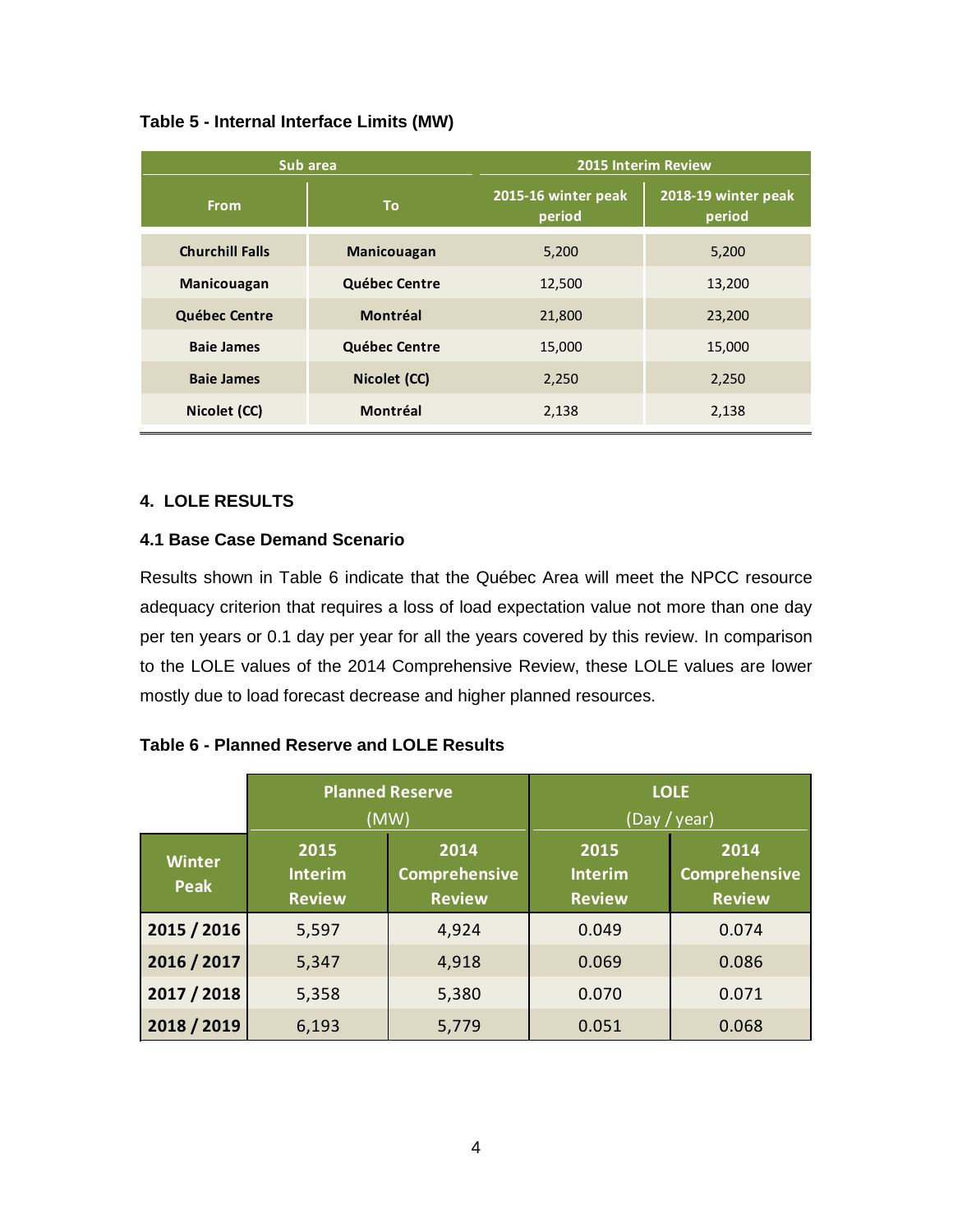The Québec Balancing Authority Required Reserve Margin is determined by using the NPCC resource adequacy criterion which requires that the loss of load expectation (LOLE) due to resource deficiencies shall be not more than 0.1 day per year. For this review, results show that the Required Reserve Margins of the Québec area range from 11.6 percent for the 2015-2016 winter period to 12.7 percent for the winter 2018-2019. These Required Reserve Margins are similar or slightly lower than the Required Reserve Margin presented in the 2014 Comprehensive Review.

|                              | <b>Required Reserve (MW)</b>            |                                               | <b>Required Reserve (%)</b>             |                                               |                            |
|------------------------------|-----------------------------------------|-----------------------------------------------|-----------------------------------------|-----------------------------------------------|----------------------------|
| <b>Winter</b><br><b>Peak</b> | 2015<br><b>Interim</b><br><b>Review</b> | 2014<br><b>Comprehensive</b><br><b>Review</b> | 2015<br><b>Interim</b><br><b>Review</b> | 2014<br><b>Comprehensive</b><br><b>Review</b> | <b>LOLE</b><br>(Days/year) |
| 2015 / 2016                  | 4,562                                   | 4,564                                         | 11.6%                                   | 11.6%                                         | 0.100                      |
| 2016 / 2017                  | 4,717                                   | 4,758                                         | 11.9%                                   | 12.0%                                         | 0.100                      |
| 2017 / 2018                  | 4,838                                   | 4,920                                         | 12.2%                                   | 12.4%                                         | 0.100                      |
| 2018 / 2019                  | 5,003                                   | 5,049                                         | 12.7%                                   | 12.8%                                         | 0.100                      |

**Table 7 - Required Reserve Margins at NPCC Criterion (LOLE = 0.1 days/year)** 

#### **4.2 High Case Demand Scenario**

Results shown in Table 8 indicate that under the high case demand scenario, the Québec area would need additional capacity for the 2016-2017 and 2017-2018 winter peak periods to meet a LOLE of 0.1 day per year. The additional resources needed are estimated to be about 200 MW for winter 2016-2017 and 400 MW for winter 2017-2018. This could be achieved by additional purchases from neighboring areas or by the use, for peaking purposes, of TransCanada Energy's (TCE) unit earlier than expected.